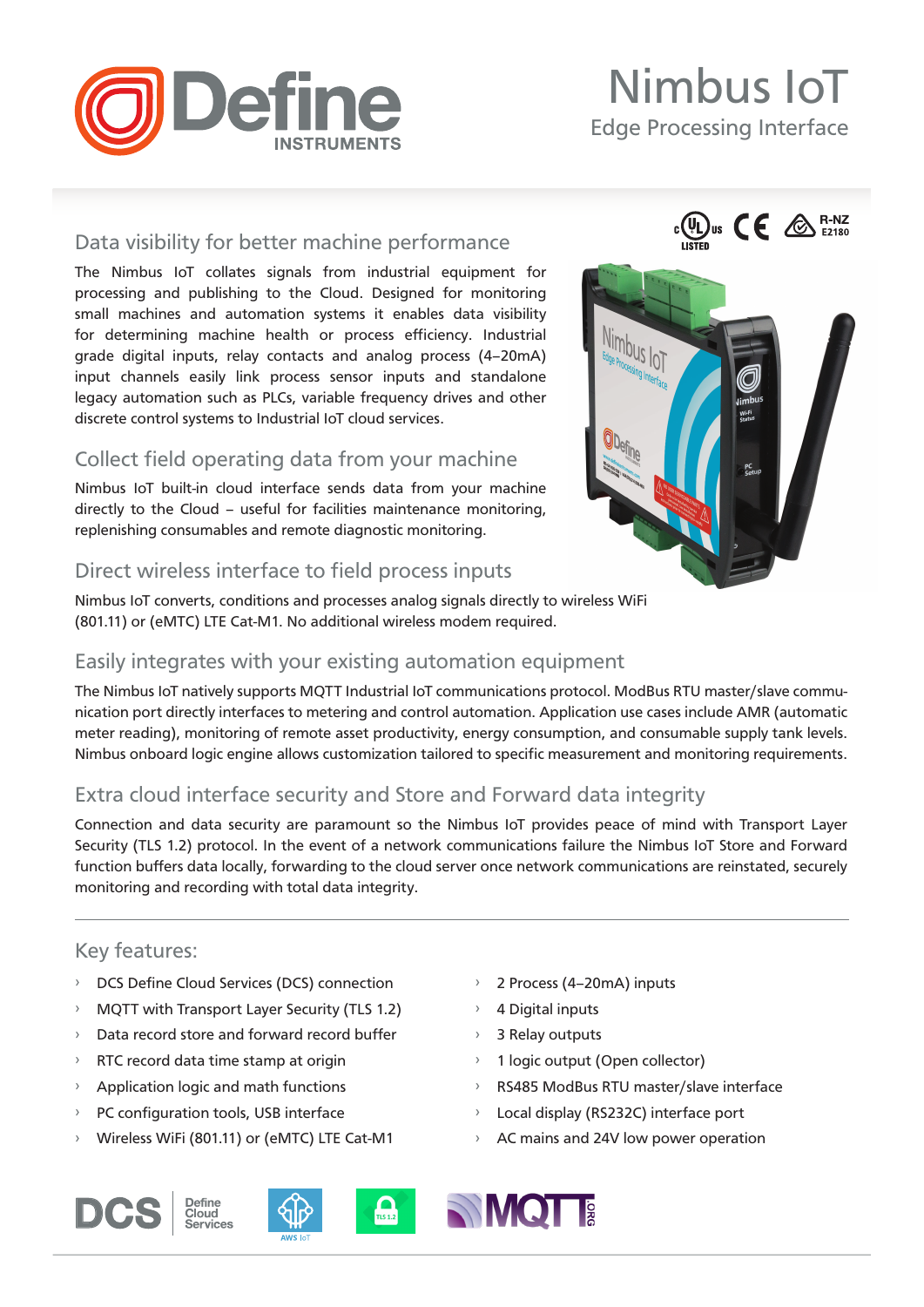# Cloud connection options



## **WiFi (801.11)**

WiFi connection enables LOS transmission of up to 1500ft (450m) using the supplied 3dBi wireless antenna.



# **(eMTC) LTE CAT-M1**

4G cellular interface developed specifically for Internet of Things (IoT) and machine-to-machine (M2M) communications.

# Connection to IoT Cloud services

The Nimbus IoT is preconfigured to connect to Define Cloud Services (DCS). Custom connection is available to connect to your own or third party IoT server. Cloud communication connection is secured using TLS and uses MQTT IoT service transfer protocol. JSON packets contain industry standard SenML (Sensor mark-up language) data.

# Simple setup with Define WorkBench

Define WorkBench configures the Nimbus IoT enabling easy setup of analog and digital inputs, alarms, totalizers and counters, custom scaling for easy input linearization and scale setup. The cloud interface module configures data transfer to a cloud server.

### **Download WorkBench for free at [defineinstruments.com/workbench](http://defineinstruments.com/workbench)**

*Define Instruments Bridge Key - USB PC connection to Nimbus IoT Edge Processing Interface.*



# Ordering Codes for Nimbus IoT

| <b>Model/Option Description</b><br><b>NIMBUS IOT</b>                                                                                                                                                                                                                                                                     | <b>Model</b>     | <b>Power</b><br>supply | <b>Wireless</b><br><b>Comms WiFi/</b><br><b>LTE</b> | RS232/485<br><b>Comms</b><br>option |
|--------------------------------------------------------------------------------------------------------------------------------------------------------------------------------------------------------------------------------------------------------------------------------------------------------------------------|------------------|------------------------|-----------------------------------------------------|-------------------------------------|
| Nimbus IoT processor module base configuration: MQTT cloud<br>service interface - TLS security layer, store and forward record<br>buffer, RTC data time stamp, 2x analog (4-20mA) process input<br>(non-isolated), 4x digital input, 1x logic output (open collector,<br>80mA) 2x form A, 1x form C relay contacts (16A) | NIM <sub>2</sub> |                        |                                                     |                                     |
| 85-265 V AC/DC power supply                                                                                                                                                                                                                                                                                              |                  | HV                     |                                                     |                                     |
| 10-32 V DC power supply                                                                                                                                                                                                                                                                                                  |                  | LV                     |                                                     |                                     |
| No Wireless communication                                                                                                                                                                                                                                                                                                |                  |                        | $\overline{\phantom{0}}$                            |                                     |
| Cellular modem (eMTC) LTE Cat-M1                                                                                                                                                                                                                                                                                         |                  |                        | CM <sub>1</sub>                                     |                                     |
| WiFi (801.11)                                                                                                                                                                                                                                                                                                            |                  |                        | <b>WIF</b>                                          |                                     |
| No RS232/485 communications                                                                                                                                                                                                                                                                                              |                  |                        |                                                     | $\qquad \qquad -$                   |
| RS232/485 communications (isolated) - Modbus RTU master/<br>slave, ASCII and local display (RS232C) interface port                                                                                                                                                                                                       |                  |                        |                                                     | <b>RS</b>                           |
| <b>Example configuration</b>                                                                                                                                                                                                                                                                                             |                  |                        |                                                     |                                     |
| Nimbus IoT processor module base configuration, 85-265V<br>AC/DC power supply, cellular modem (eMTC) LTE Cat-M1,<br>R232/485 comms                                                                                                                                                                                       | NIM <sub>2</sub> | HV                     | CM <sub>1</sub>                                     | <b>RS</b>                           |

### **Required Accessories (Sold Separately)**

**BRIDGE-KEY** USB Bridge Key, required to program this instrument using free WorkBench software.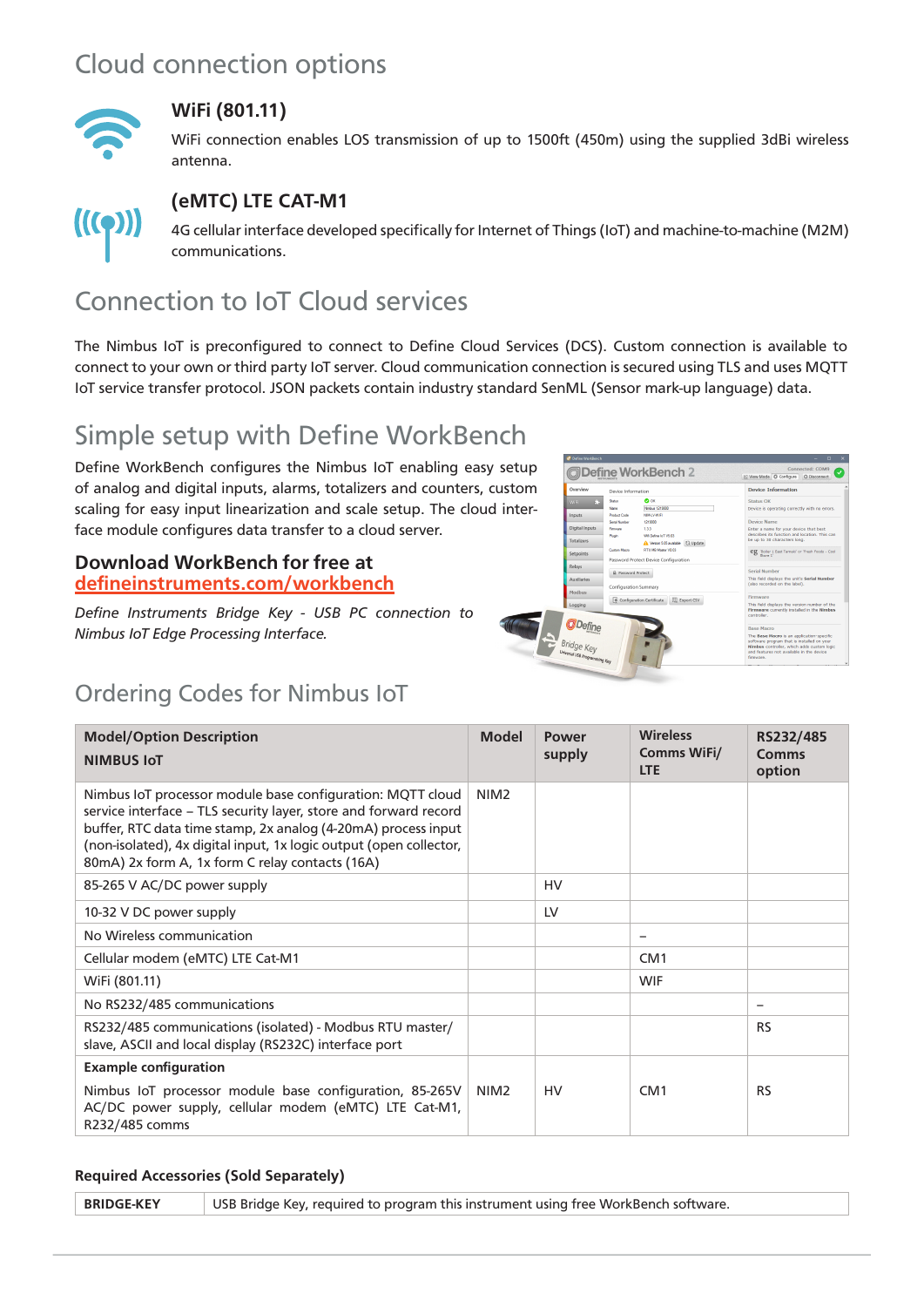# Case Dimensions



# **Connectors**

![](_page_2_Figure_3.jpeg)

Color Label Facing Up

![](_page_2_Figure_5.jpeg)

Color Label Facing Down

- (A & B) Relay outputs
- (C) Logic output open collector
- (D) RS485 Port
- (E) Analog inputs
- (F) R232 Display Port
- (G) Digital inputs
- (H) Power supply (HV shown)

### **Warranty**

Define Instruments warrants that its products are free from defects in material and workmanship under normal use and service for a period of five years from the date of shipment. Define Instruments' obligations under this warranty are limited to replacement or repair, at its option, at it's factory, of any of the products which are returned to Define Instruments' facility (within the applicable period after shipment), transportation charges prepaid, and which are, after examination, disclosed to the satisfaction of Define Instruments to be defective.

Warranty does not apply to any equipment which has been repaired or altered, (except by Define Instruments), or which has been subjected to misuse, negligence or accident. In no case shall Define Instruments' liability exceed the original purchase price. The aforementioned provisions do not extend the original warranty period of any product which has been either repaired or replaced by Define Instruments.